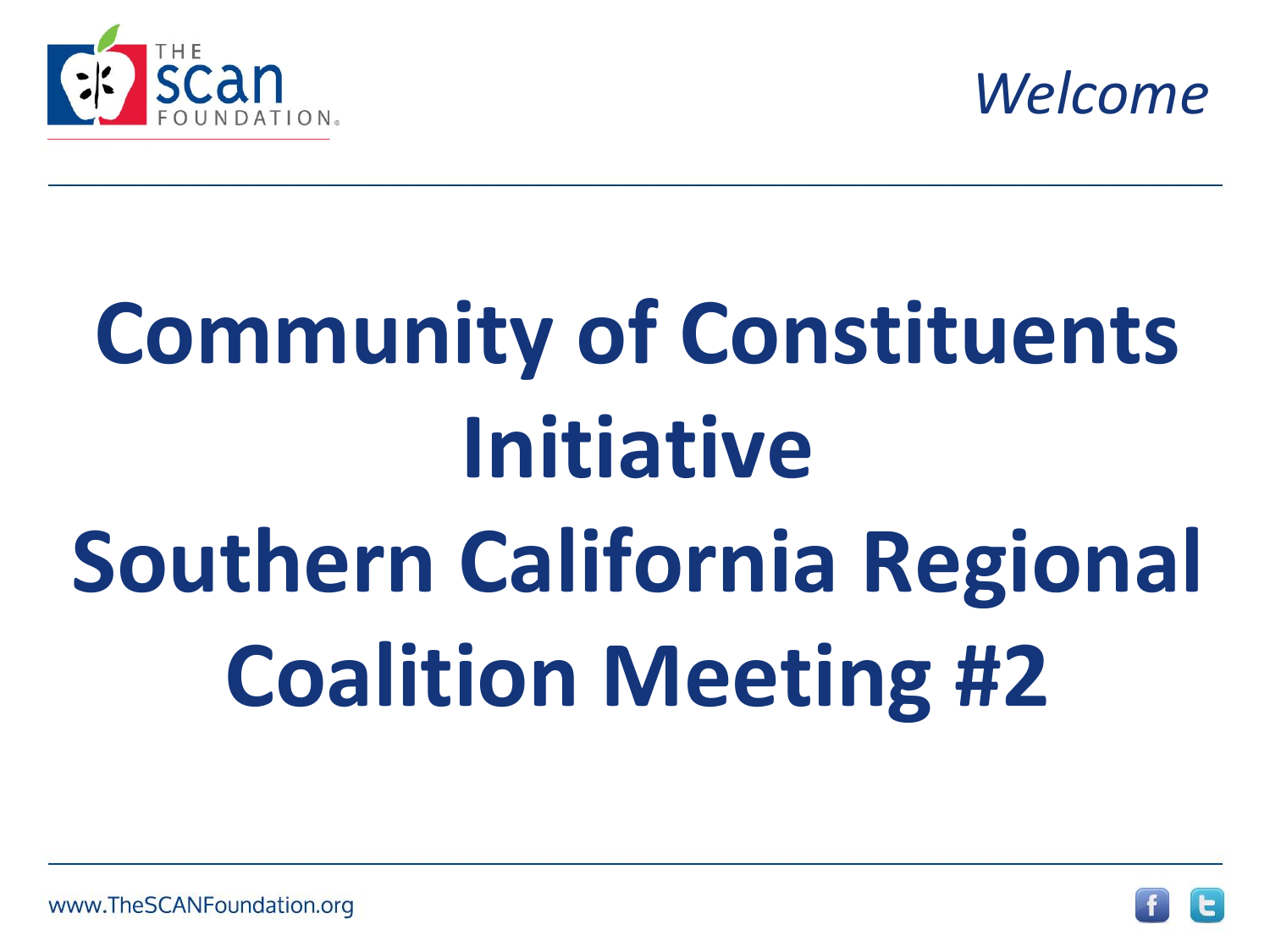#### **Agenda Review**

- Welcome & Overview
- Policy Priority Presentations
- **Regional Activity Overview**
- **Lunch**
- Process Discussion and Work Plan Development
- Wrap-up Discussion



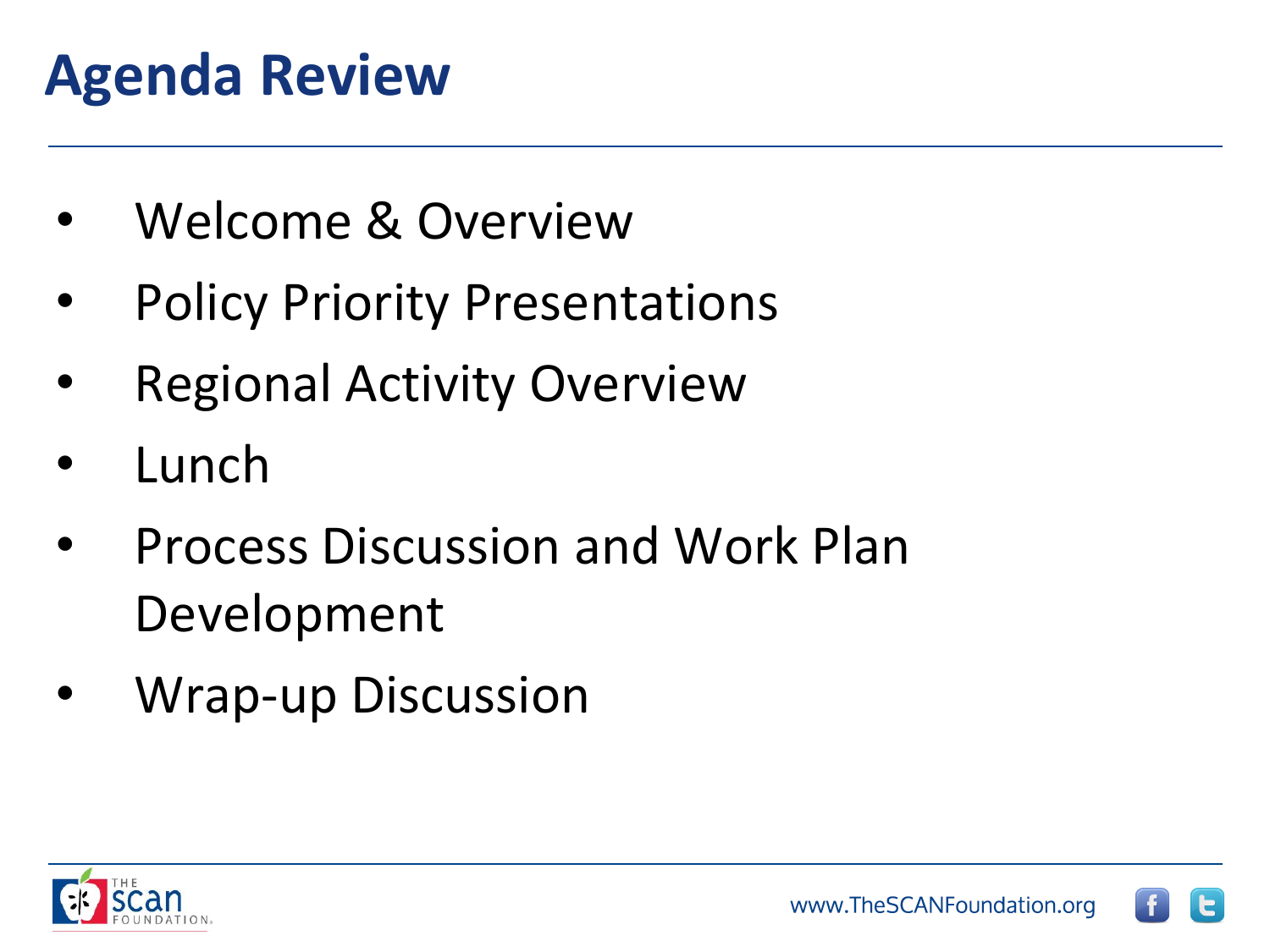#### **Policy Priorities**

| <b>Policy Focus</b>                                                                  | Central Valley | <b>Inland Empire</b> | Los Angeles | Orange | San Diego | Ventura |
|--------------------------------------------------------------------------------------|----------------|----------------------|-------------|--------|-----------|---------|
| <b>Care Transitions</b>                                                              |                |                      |             |        |           |         |
| LTSS/service/resource<br>Integration and<br>coordination                             |                |                      |             |        |           |         |
| Increasing program/service<br>resources and<br>development                           |                |                      |             |        |           |         |
| <b>CCI</b>                                                                           |                |                      |             |        |           |         |
| Non-medical service<br>enhancements (nutrition,<br>housing, transportation,<br>etc.) |                |                      |             |        |           |         |
| <b>Elder abuse</b>                                                                   |                |                      |             |        |           |         |



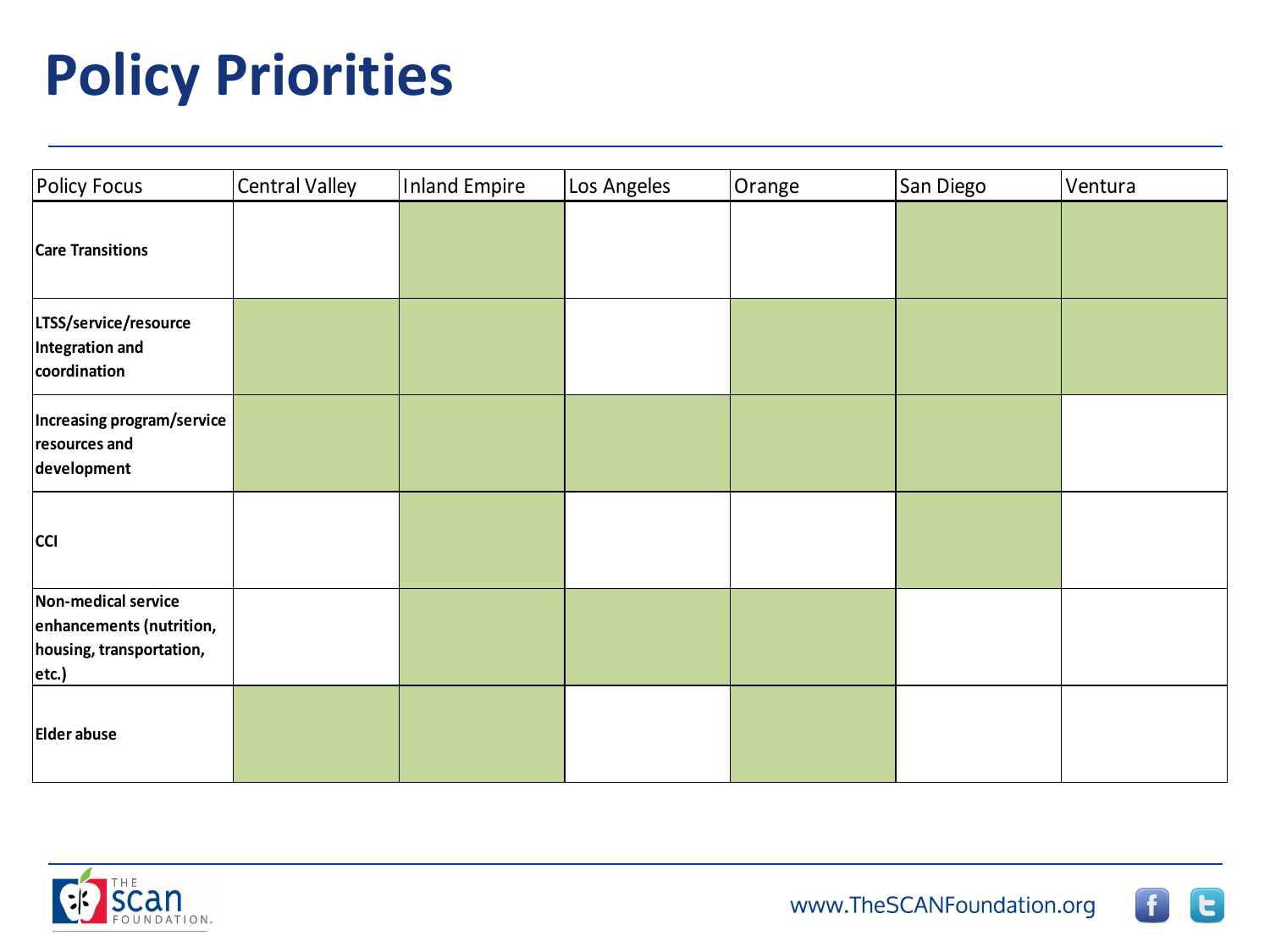#### Regional Activity Overview - Newsletter

#### Orange County **Aging Services** COLLABORATIVE



**Spring 2016 Edition** 

Dear Friend,

The members of the Orange County Aging Services Collaborative have created this quarterly enewsletter to give you more information about the local resources in Orange County.

In case you have not heard of us, the Orange County Aging Services Collaborative is a partnership of non-profit and governmental agencies serving more than 340,000 Orange County seniors each year. Together, we are working to transform the system of care so all Orange County residents can age with dignity, choice, and independence.

For more information about OCASC, visit our website or contact me directly at at 949.757.3775 or cynthia@ocagingservicescollaborative.org.

Sincerely,

Oypkulch



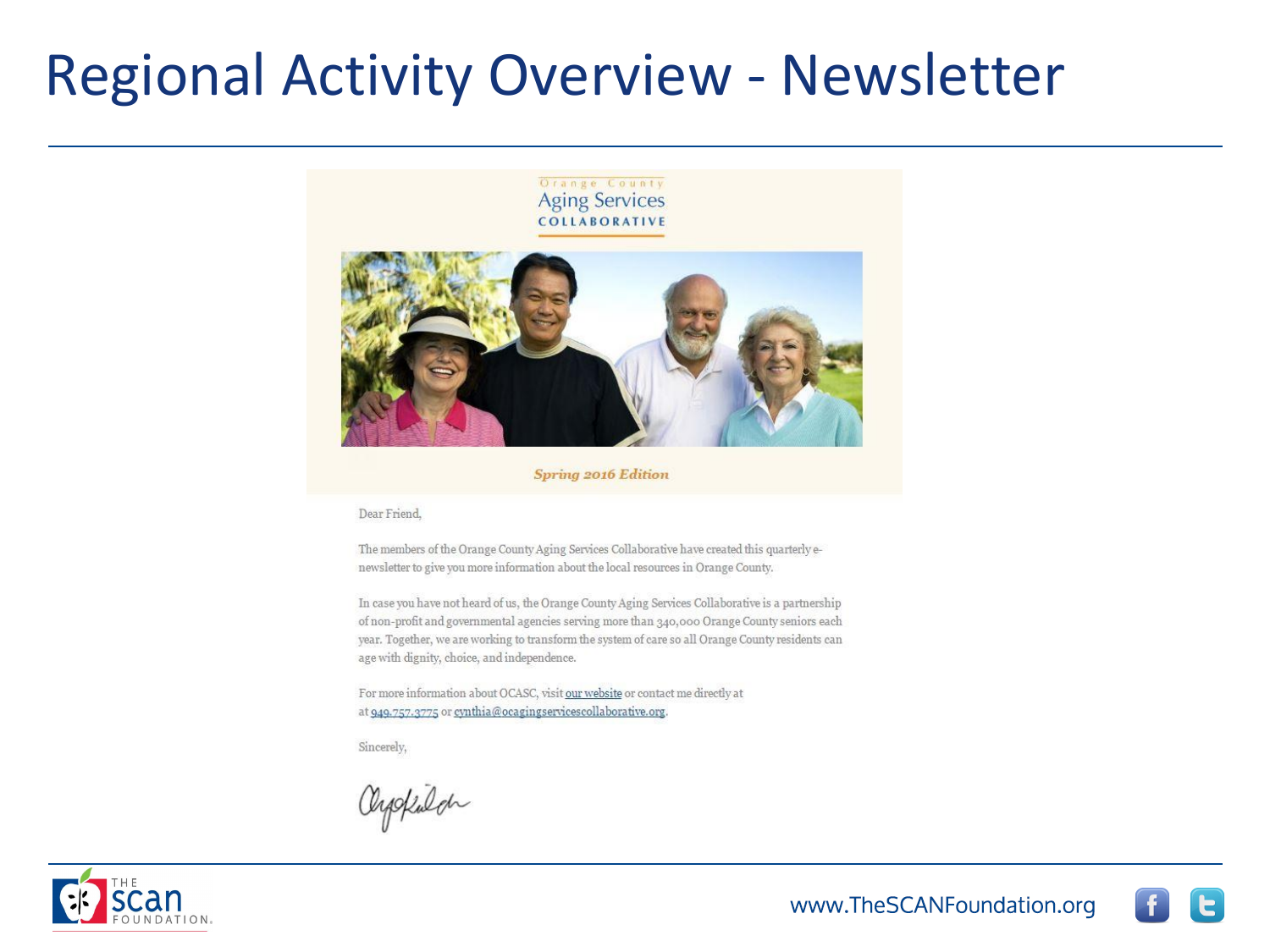

## Candidate Forum Planning and timing Format Expanding the reach http://yolohealthyaging.org/2016/02/27/video/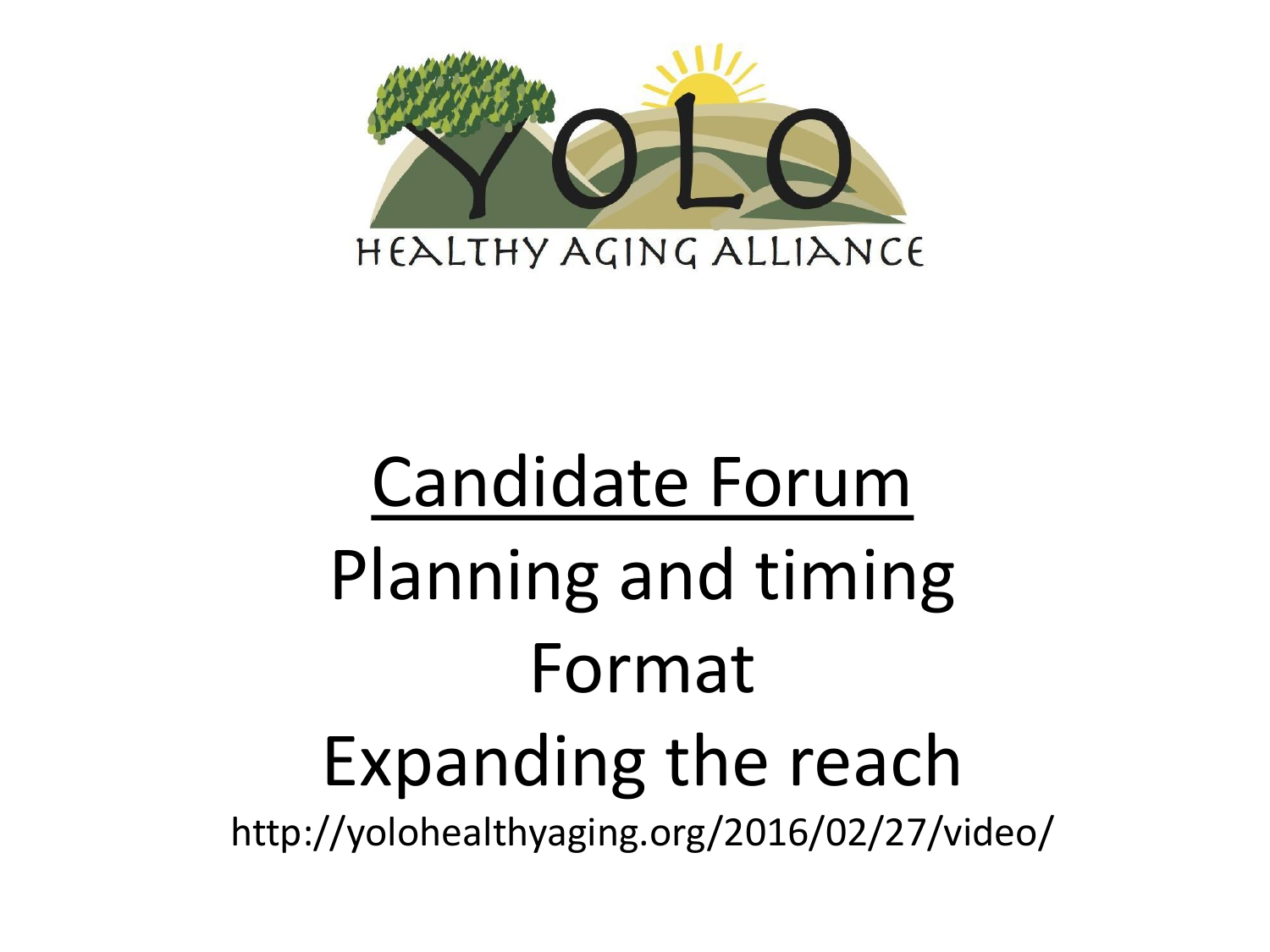#### Process Discussion - Newsletter

- What is the end product?
	- Newsletter (E or print) Template that each Regional Coalition uses independently; or
	- Southern California E-Newsletter that we publish as a group, with each Coalition adding content.



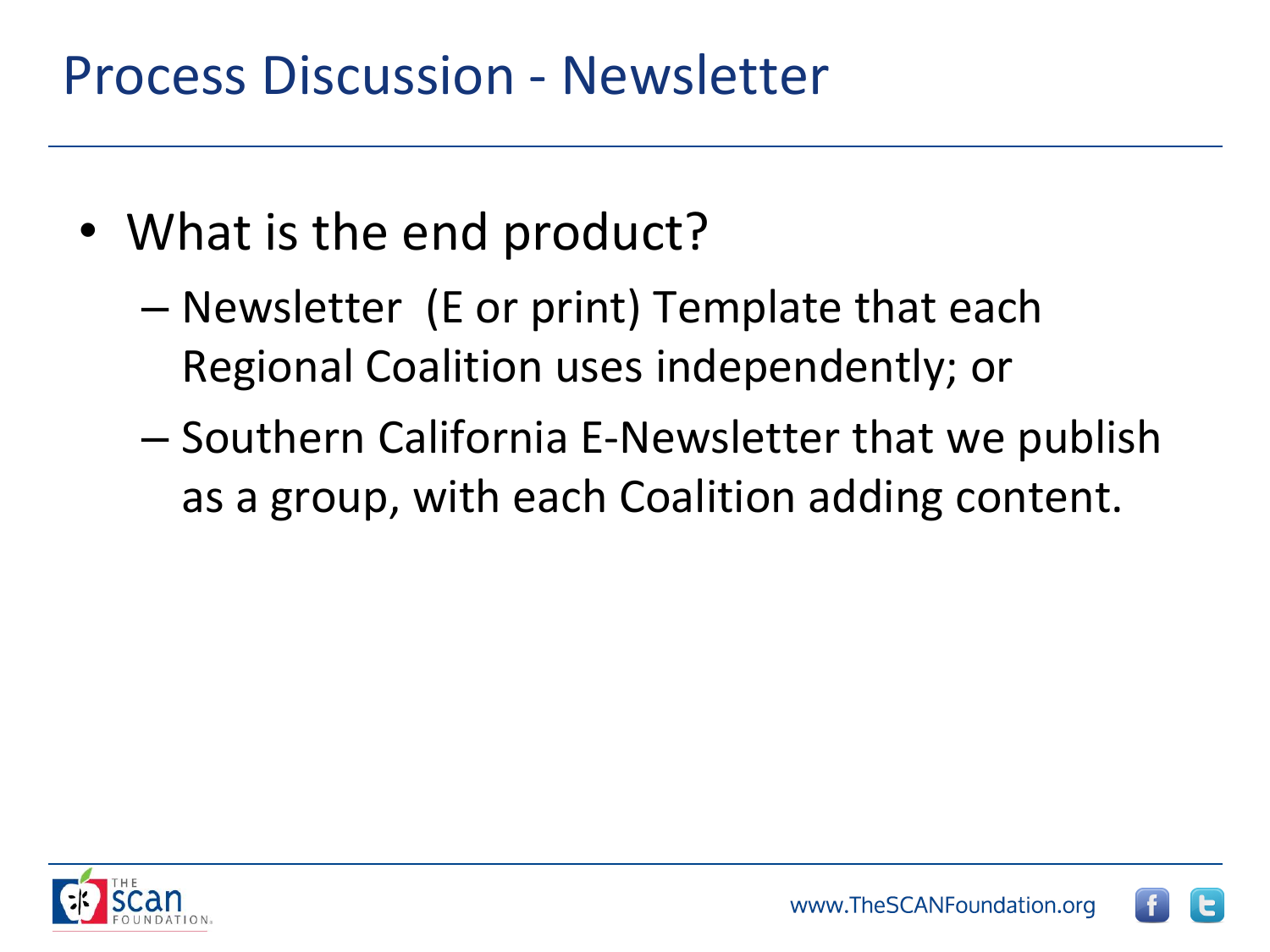#### **What Does Winning Look Like?**

- Goals
- What do we want?
- Is it all about money?
- Aim high are we ready for change? What attitude shifts/ inspiration do we want?

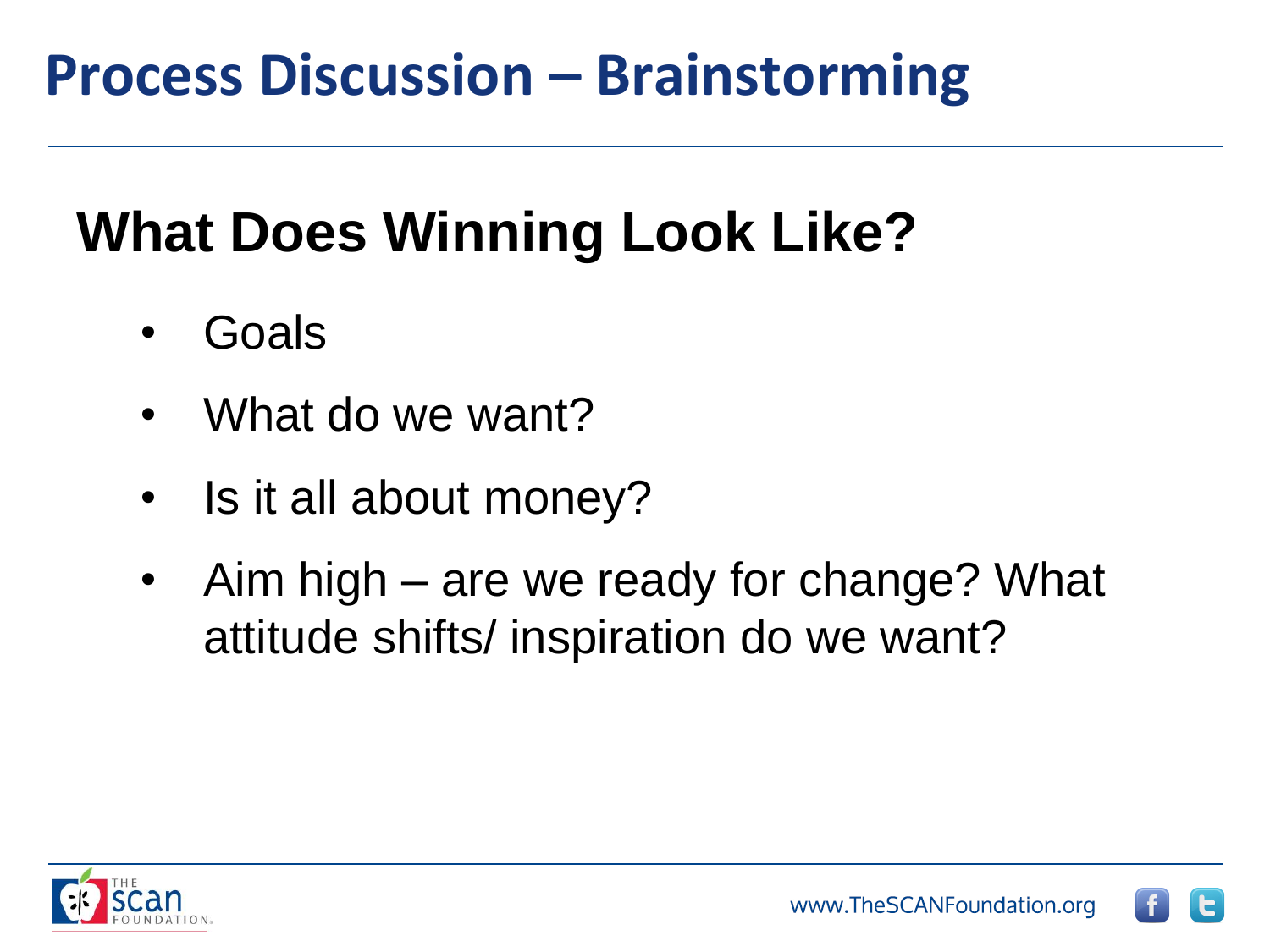#### **Building Local Voices**

- How does your coalition express its voice today?
- Who is your audience?
- How do you set your priorities?
- Do you have a Communication Plan and is it implemented?
- What is missing? What do you need?



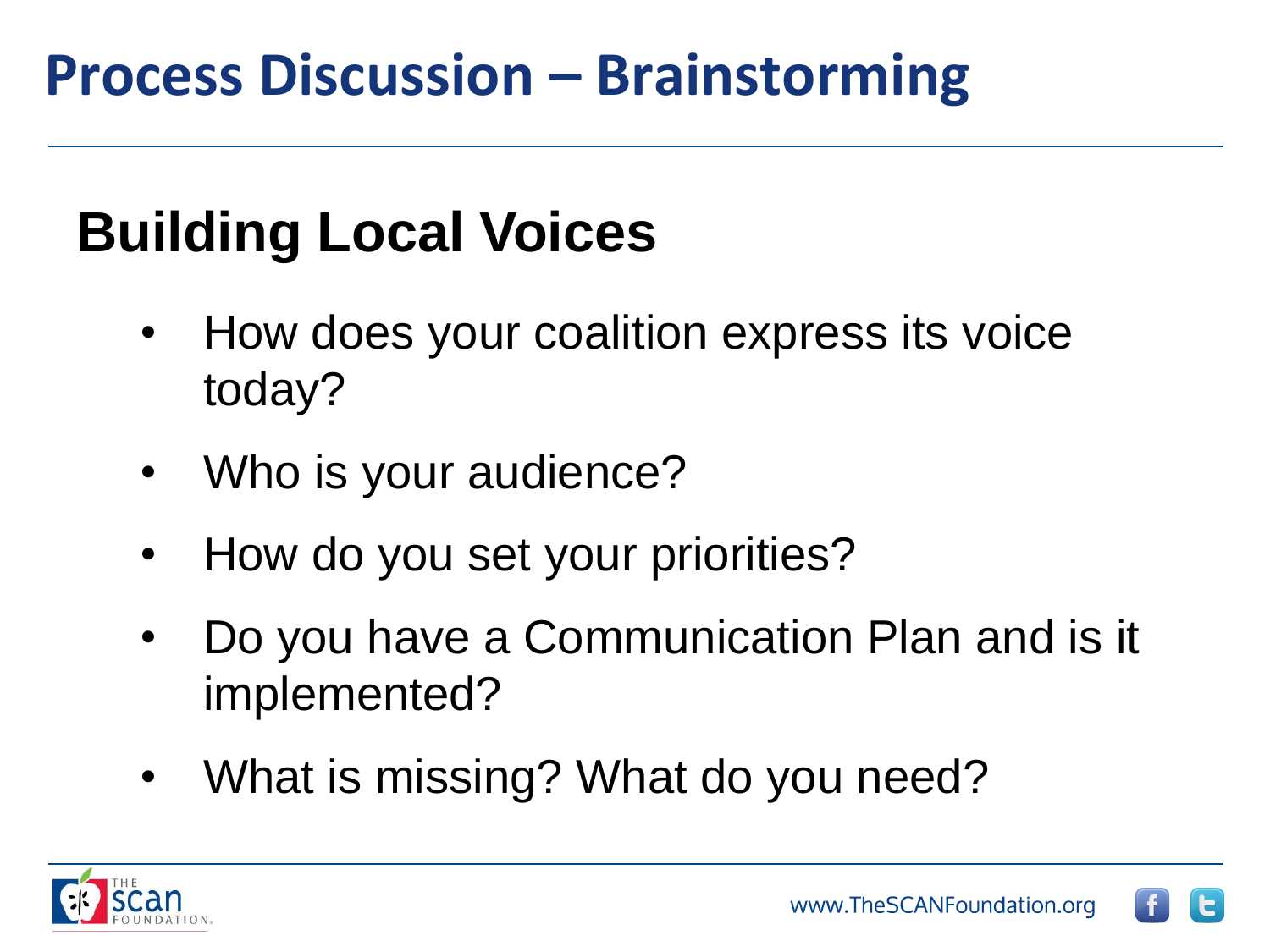#### **Bigger and Better in CA**

- Developing one voice among RCs and the **Collaborative**
- Are priorities being shared? How do you know?
- Is the sharing a two-way street and do you have an agreed format for timing in decisionmaking about advocacy?
- Regular forms of communication?



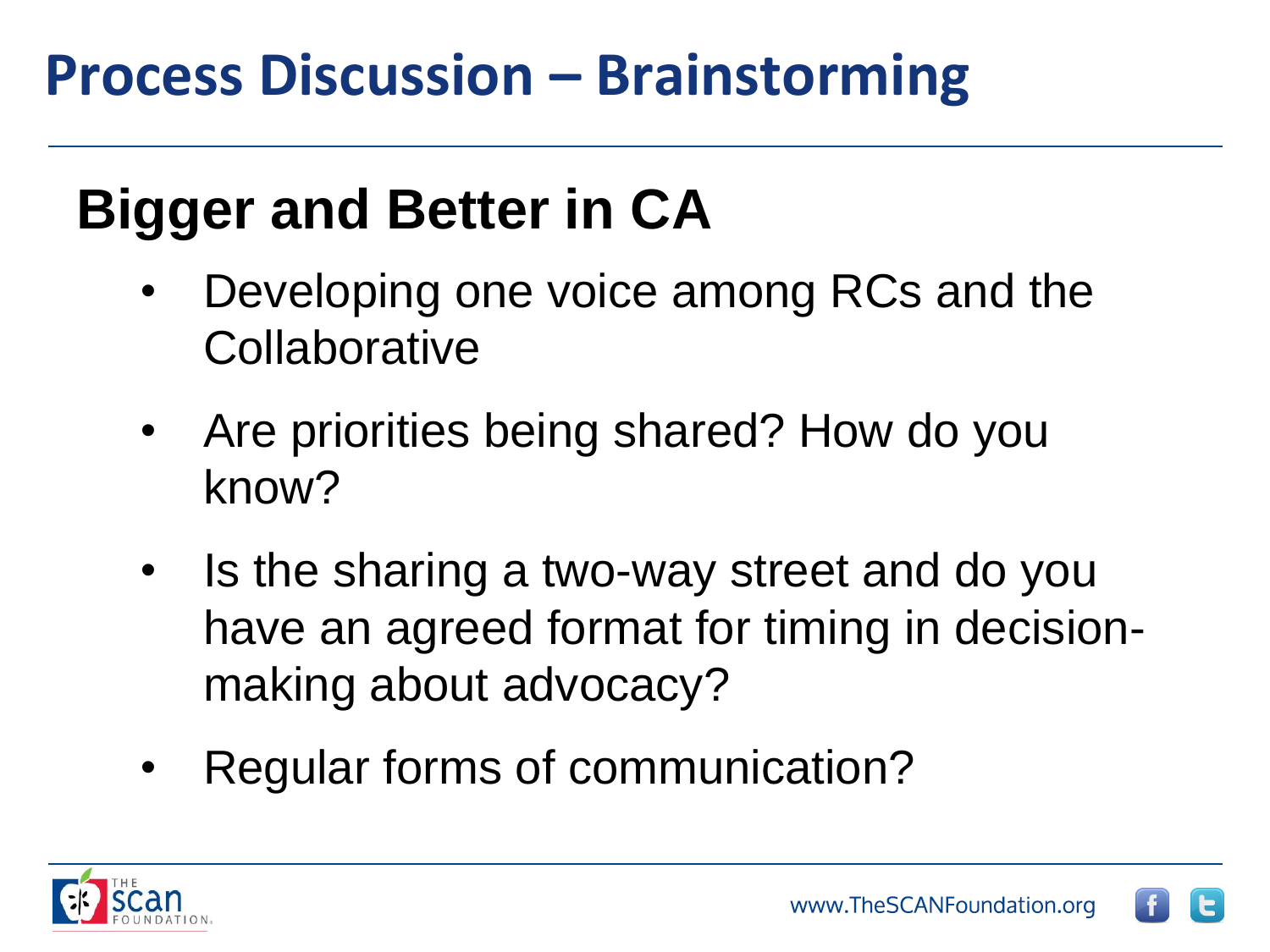#### **Priorities Among Common Threads**

- Creating a cohesive decision
- What are common threads to you today?
- Organization requires clarity about decisionmaking and timing – what are we missing?
- Building visibility requires champions educated spokespersons – who are they and do we need more? Ideas/ nominations?



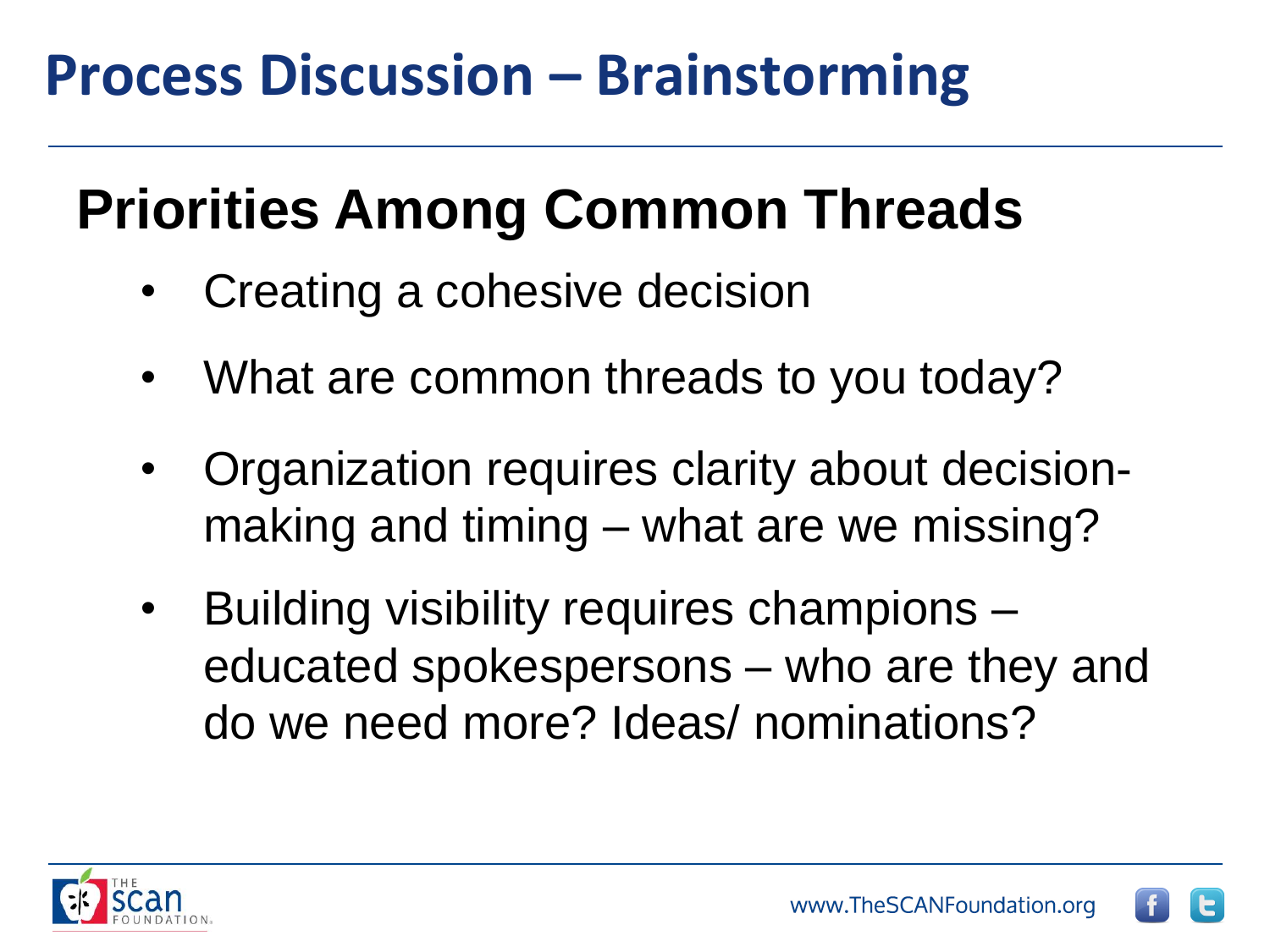#### **Getting Going**

- Specific actions by when/ whom?
- What is the low-hanging fruit (what can be done without additional resources)?
- What successes need to be multiplied? What has worked for you?

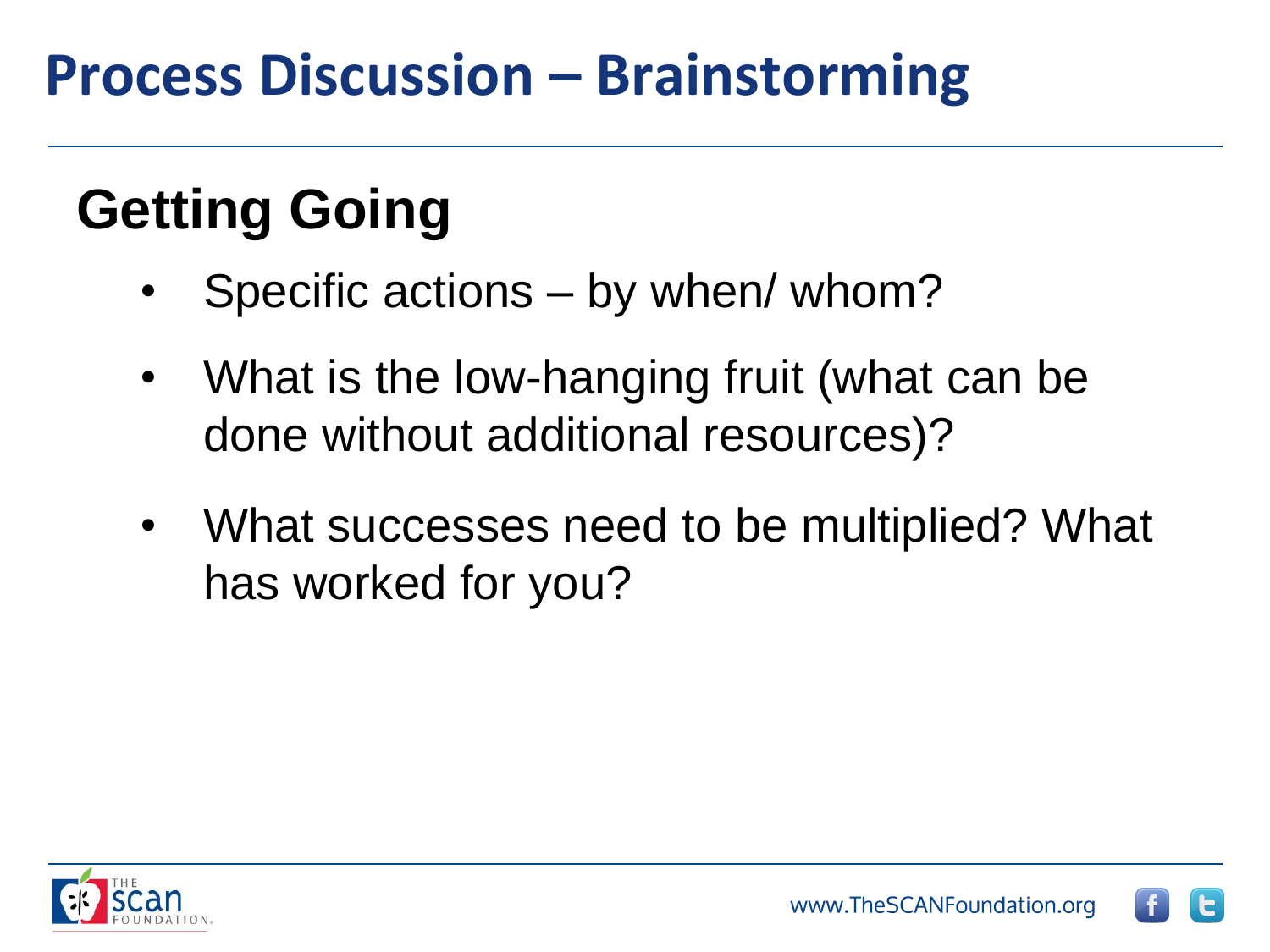#### **Process Discussion – LTSS Questions**

- What is the end product?
- List of questions that could be used for candidates, boards of supervisors, etc…?
- Questionnaire that we develop together, but send to our respective elected officials?
- Is this time-sensitive to the Nov 2016 Election cycle?